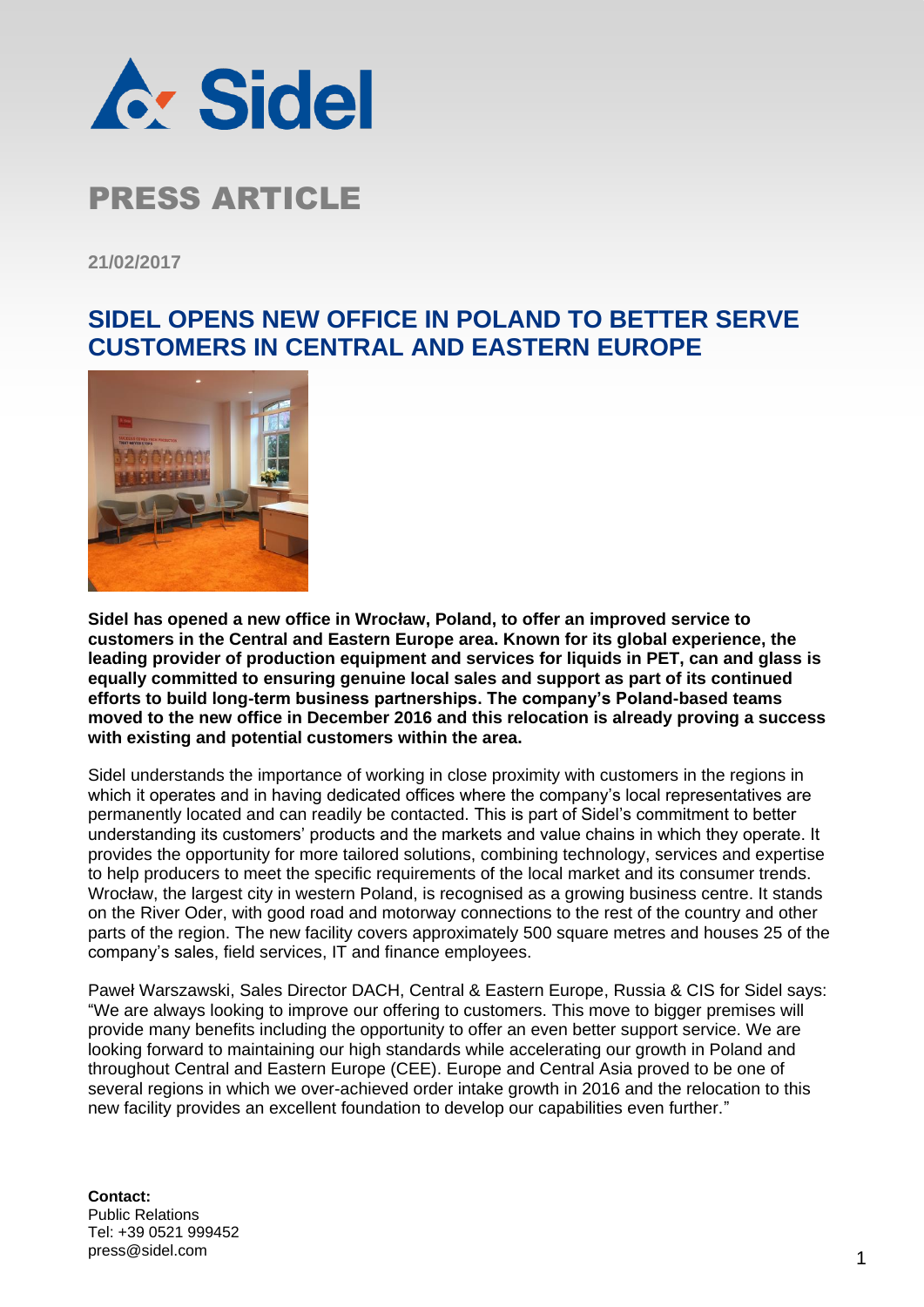

## PRESS ARTICLE

In its search for additional growth in the CEE region, Sidel recognises Poland as one of the most dynamic prospects. The packaging market in the country is anticipating a CAGR (compound annual growth rate) of 4.4% for drinks bottled in PET over the four-year period from 2016 to 2020, with glass and can forecast to grow respectively by 2.7% and by 1.0% over the same period<sup>1</sup>. In the food, home and personal care market (FHPC), a CAGR of 1.6% is forecast for PET packaging from 2016 to 2020<sup>2</sup>. From its transparency, which allows the consumer to see the bottle's contents clearly, to the material's design flexibility and its strength to survive the supply chain and still provide a great consumer's experience, PET simply delivers a great, all-around performance. Making it possible to substantially reduce the amount of material needed to produce strong, efficient and innovative bottles, PET offers producers significant cost and sustainability benefits through its capacity for lightweighting. Light yet robust, flexible and easy to transport, it offers the producer several valuable benefits, from preventing beverage and food waste to high levels of sustainability through its complete material recyclability.

Visitors to Sidel's new premises in Wrocław, Poland, will also be able to learn more about the company's latest available packaging innovations, equipment and services. This includes Sidel Services Online, a web interface which enables fast online ordering of Sidel original spare parts. Originally introduced in Europe and Central Asia - where it continues to increase its uptake – the tool will be rolled out soon to other regions. Additionally, Sidel acknowledges the many different, seemingly contradictory demands that producers face – for example, the need to increase the number of stock keeping units (SKUs) manufactured while keeping production simple, efficient and reliable. This is why the company is committed to help them reap the benefits of Industry 4.0, especially when it comes to improve line operations in terms of speed, efficiency, flexibility and versatility. This is leading to the increased use of smart machines, system and data intelligence, digital connectivity and powerful simulation tools, all within a philosophy of sustainable production.



Editors Note: The images within this document are for illustrative purposes only and should not be used for reproduction. If high resolution copies are not attached with the document, please contact Chris Twigger at Shaw & Underwood PR for copies – see contact details below.

 $\overline{a}$ 

**Contact:** Public Relations Tel: +39 0521 999452 press@sidel.com 2014 2014 2015 2022 2023 2024 2024 2022 2022 2024 2022 2024 2022 2024 2022 2024 2022 2022 2023

<sup>1</sup> Euromonitor International

<sup>2</sup> Euromonitor International